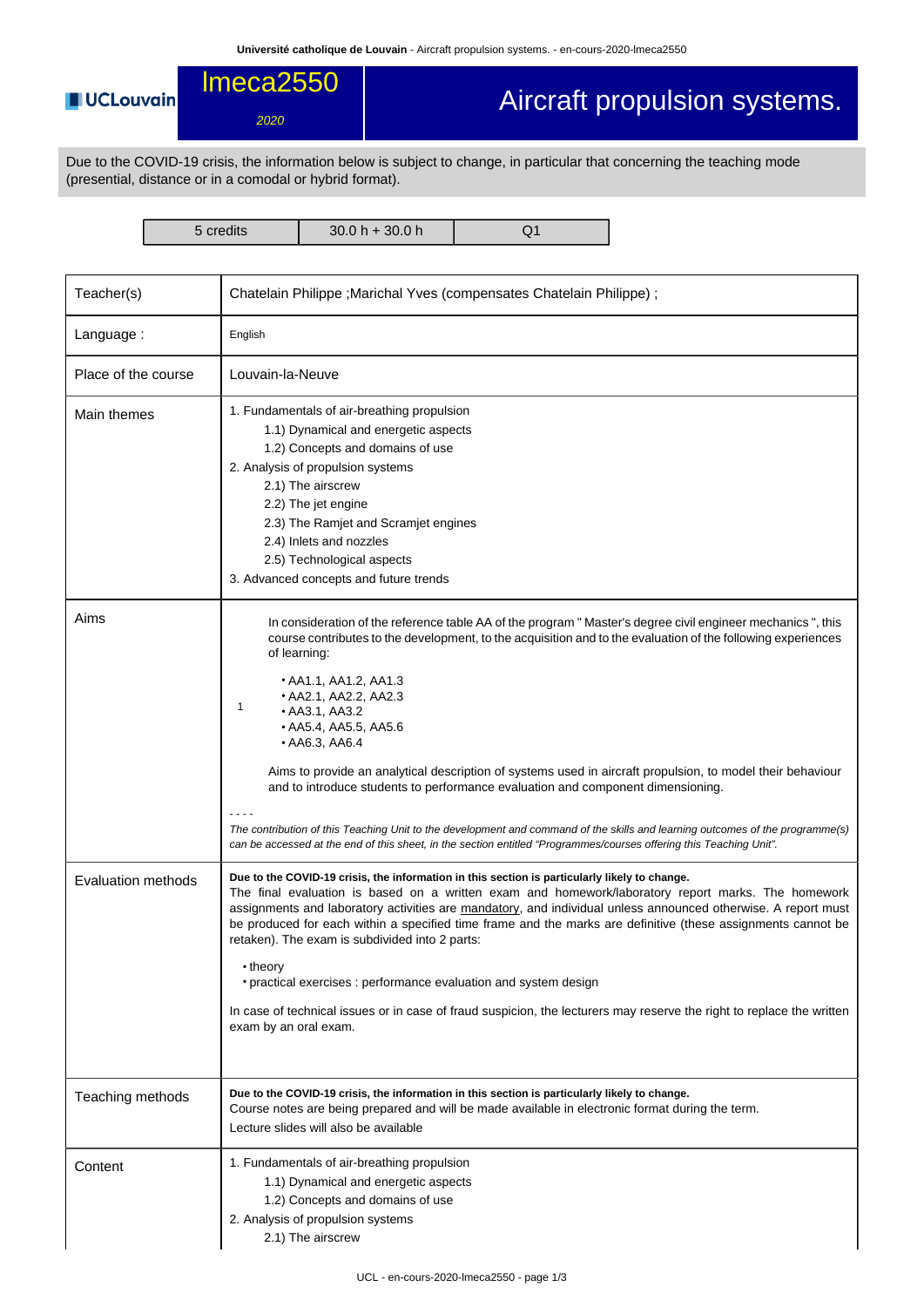| Université catholique de Louvain - Aircraft propulsion systems. - en-cours-2020-lmeca2550 |                                                                                                                                                                                                                                                                                                                             |  |  |  |  |
|-------------------------------------------------------------------------------------------|-----------------------------------------------------------------------------------------------------------------------------------------------------------------------------------------------------------------------------------------------------------------------------------------------------------------------------|--|--|--|--|
|                                                                                           | 2.2) The jet engine<br>2.3) The Ramjet and Scramjet engines<br>2.4) Inlets and nozzles<br>2.5) Technological aspects<br>3. Advanced concepts and future trends                                                                                                                                                              |  |  |  |  |
| Inline resources                                                                          | http://moodleucl.uclouvain.be/enrol/index.php?id=8367                                                                                                                                                                                                                                                                       |  |  |  |  |
| Other infos                                                                               | Lectures:<br>• Fluid mechanics and transfer phenomena (LMECA1321)<br>• Thermodynamics and energetics (LMECA1855)<br>• Fluid mechanics and transfer II (LMECA2322) : can be followed concurrently<br>• Aerodynamics of external flows (LMECA23232) : optional as it is complementary<br>Programming skills: Matlab or Python |  |  |  |  |
| Faculty or entity in<br>charge                                                            | <b>MECA</b>                                                                                                                                                                                                                                                                                                                 |  |  |  |  |